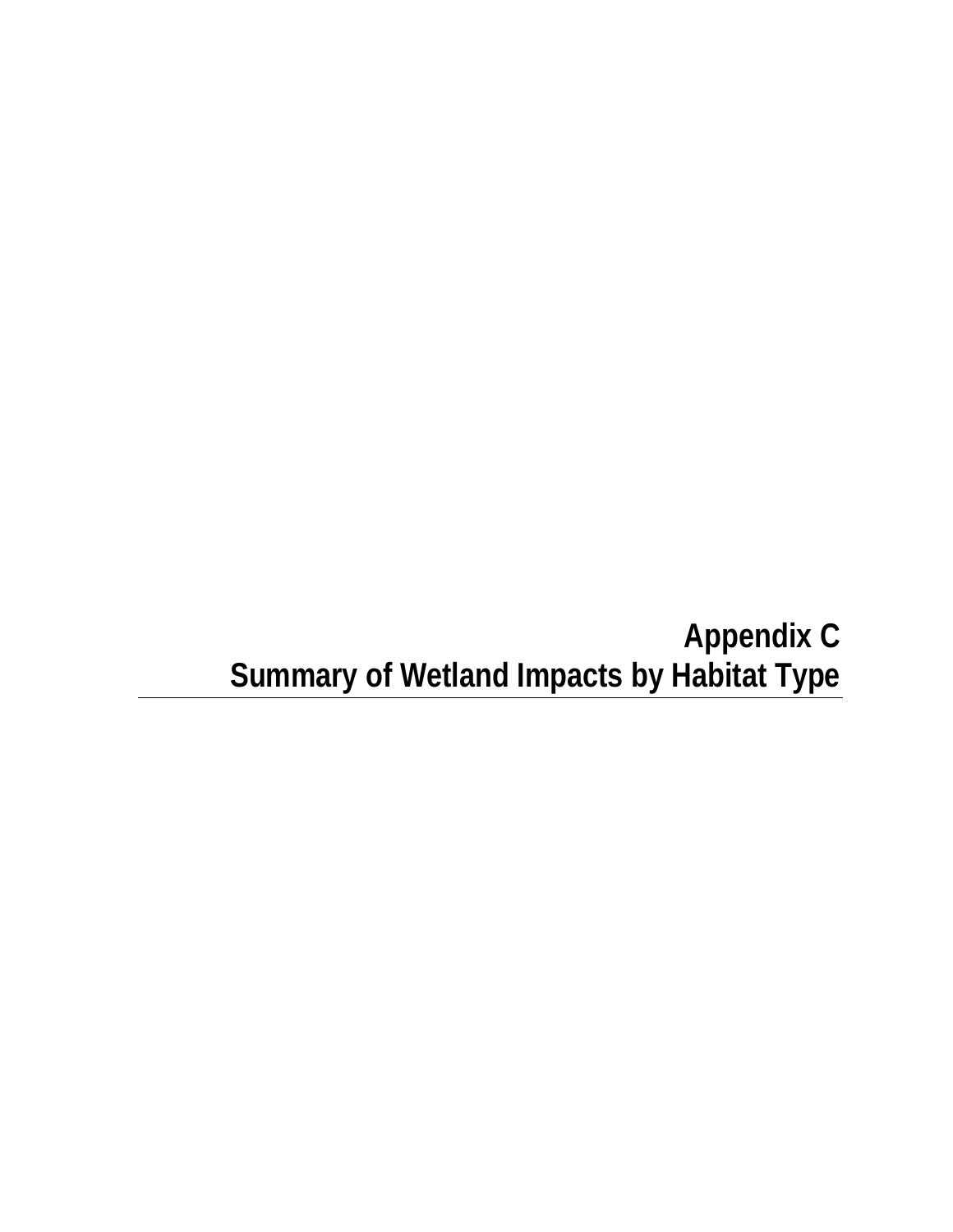# **Table C-1**Wetlands and Surface Waters in the Proposed Alternative

|                             |  | Size               |          |                |                |                             | <b>Vegetative Structural Diversity</b>                             |                       | Wildlife<br>Habitat<br>Value | Hydrologic<br><b>Functions</b> | Public Use               | Integrity    | <b>UMAM</b><br>Score $1$ | <b>Estimated Area of</b><br>Impact |       | Reason for<br>Impact  |
|-----------------------------|--|--------------------|----------|----------------|----------------|-----------------------------|--------------------------------------------------------------------|-----------------------|------------------------------|--------------------------------|--------------------------|--------------|--------------------------|------------------------------------|-------|-----------------------|
| <b>Wetland ID</b><br>"W-__" |  |                    |          | Contiguity     | <b>FLUCFCS</b> | <b>NWI</b>                  | <b>Habitat Characteristics and</b>                                 | Edge<br>Relationships |                              |                                |                          |              |                          |                                    |       |                       |
|                             |  | <b>Square Feet</b> | Acres    |                |                |                             | <b>Dominant Vegetative Species</b>                                 |                       |                              |                                |                          |              |                          | <b>Square Feet</b>                 | Acres |                       |
| $\overline{1}$              |  | 75,805             | 1.74     | $\overline{1}$ | 534            | PUB2Hx                      | Pond, excavated                                                    | N                     | L                            | 1, 2                           | $\sim$                   | M            |                          | 38,109                             | 0.87  | Road                  |
| $\overline{2}$              |  | 31,905             | 0.73     | $\mathbf{1}$   | 631            | <b>PSS6/7</b>               | Wetland Shrub - shrubby willow / wax myrtle wetland                | N, R, I               | L                            | 1, 2                           | $\sim$                   | A            | 0.47                     | 7,713                              | 0.18  | in ROW                |
| 3                           |  | 42,897             | 0.98     | 2              | 631            | <b>PSS6/7</b>               | Wetland Shrub - shrubby willow / wax myrtle wetland                | N, I                  | P                            | 1, 2                           | $\sim$                   | M            | $\overline{\phantom{a}}$ | 9,983                              | 0.23  | in ROW                |
|                             |  |                    |          |                |                |                             | Freshwater Marsh; seasonally flooded, herbacecous, few             |                       |                              |                                |                          |              |                          |                                    |       |                       |
| $\overline{4}$              |  | 118,262            | 2.71     | $\overline{1}$ | 641            | PEM1                        | shrubs or trees                                                    | N, C                  | G                            | 1, 2                           |                          | N            |                          | 11,875                             | 0.27  | Road                  |
| 5                           |  | 9.749              | 0.22     | $\overline{1}$ | 631            | <b>PSS6/7</b>               | Wetland Shrub - shrubby willow / wax myrtle wetland                | N, R                  | L                            | 1, 2                           | $\sim$                   | N            | $\overline{\phantom{a}}$ | 5,363                              | 0.12  | in ROW                |
|                             |  |                    |          |                |                |                             | Wet Prairie, seasonally saturated, grasses, sedges, low-           |                       |                              |                                |                          |              |                          |                                    |       |                       |
| 6                           |  | 63,906             | 1.47     |                | 643            | PEM1                        | growing herbs                                                      | R                     |                              | 1, 2                           |                          | A            |                          | 50,244                             | 1.15  | in ROW                |
|                             |  |                    |          |                |                |                             | Freshwater Marsh; flooded, floating and emergent aquatic           |                       |                              |                                |                          |              |                          |                                    |       |                       |
| $\overline{7}$              |  | 14,853             | 0.34     | $\overline{1}$ | 644            | PEM <sub>1</sub>            | vegetation                                                         | R, A                  | $\mathbf{I}$                 | 1, 2                           | $\sim$                   | N            |                          | 1,505                              | 0.03  | in ROW                |
| 8                           |  | 28,954             | 0.66     | $\overline{2}$ | 631            | <b>PSS6/7</b>               | Wetland Shrub - shrubby willow / wax myrtle wetland                | N, A                  | G                            | 1, 2                           | $\overline{\phantom{a}}$ | N            | $\overline{\phantom{a}}$ | 3,293                              | 0.08  | in ROW                |
|                             |  |                    |          |                |                |                             | Freshwater Marsh; seasonally flooded, herbacecous, few             |                       |                              |                                |                          |              |                          |                                    |       |                       |
| 9                           |  | 15,001             | 0.34     | $\overline{1}$ | 641            | PEM1                        | shrubs or trees                                                    | R                     | L                            | $\overline{1}$                 | $\overline{\phantom{a}}$ | M            |                          | 15,001                             | 0.34  | Road                  |
|                             |  |                    |          |                |                |                             | Wet Prairie, seasonally saturated, grasses, sedges, low-           |                       |                              |                                |                          |              |                          |                                    |       | Road and in           |
| 10                          |  | 46,344             | 1.06     | $\overline{1}$ | 643            | PEM1                        | growing herbs                                                      | N                     | G                            | 1, 2                           | $\overline{\phantom{a}}$ | N            |                          | 24,682                             | 0.57  | <b>ROW</b>            |
|                             |  |                    |          |                |                |                             | Wet Prairie, seasonally saturated, grasses, sedges, low-           |                       |                              |                                |                          |              |                          |                                    |       |                       |
| 11                          |  | 1,727,312          | 39.65    | $\mathbf{1}$   | 643            | PEM1                        | growing herbs                                                      | N                     | G                            | 1, 2                           |                          | N            |                          | 39,643                             | 0.91  | Road, Pond            |
|                             |  |                    |          |                |                |                             | Wet Prairie, seasonally saturated, grasses, sedges, low-           |                       |                              |                                |                          |              |                          |                                    |       | Road and in           |
| 12                          |  | 432,764            | 9.93     |                | 643            | PEM1                        | growing herbs                                                      | N                     | G                            | 1, 2                           |                          | N            |                          | 51,485                             | 1.18  | <b>ROW</b>            |
|                             |  |                    |          |                |                |                             | Wet Prairie, seasonally saturated, grasses, sedges, low-           |                       |                              |                                |                          |              |                          |                                    |       | Road and in           |
| 13                          |  | 7,785,449          | 178.73   | $\overline{1}$ | 643            | PEM1                        | growing herbs                                                      | ${\sf N}$             | G                            | 1, 2                           | $\overline{\phantom{a}}$ | ${\sf N}$    |                          | 419,221                            | 9.62  | <b>ROW</b>            |
|                             |  |                    |          |                |                |                             |                                                                    |                       |                              |                                |                          |              |                          |                                    |       | Road and in           |
| 14                          |  | 57,843             | 1.33     | $\mathbf{1}$   | 524            | LUB2H<br>LUB <sub>2</sub> H | Natural lake, less than 10 ac in size                              | N<br>N                | P<br>$\overline{P}$          | $\overline{1}$                 | $\overline{\phantom{a}}$ | M            |                          | 34,522                             | 0.79  | <b>ROW</b>            |
| 15                          |  | 121,179            | 2.78     | $\overline{1}$ | 524            |                             | Natural lake, less than 10 ac in size                              |                       |                              |                                | $\overline{\phantom{a}}$ | M            | $\overline{\phantom{a}}$ | 3,979                              | 0.09  | in ROW                |
|                             |  |                    |          | 2              | 641            | PEM1                        | Freshwater Marsh; permanently flooded, herbaceous,                 | H, N                  | G                            | 1, 2                           | $\mathbf{1}$             |              |                          |                                    | 0.40  |                       |
| 16                          |  | 232,576            | 5.34     |                |                |                             | emergent<br>Freshwater Marsh; seasonally flooded, herbacecous, few |                       |                              |                                |                          | ${\sf N}$    | 0.87                     | 17,421                             |       | in ROW<br>Road and in |
| 17                          |  | 96,017             | 2.20     |                | 641            | PEM1                        | shrubs or trees                                                    | N, A                  | G                            | 1, 2                           | $\mathbf{1}$             | N            |                          | 24,142                             | 0.55  | <b>ROW</b>            |
|                             |  |                    |          |                |                |                             | Mixed Wetland hardwoods, dominated by maple, bays,                 |                       |                              |                                |                          |              |                          |                                    |       |                       |
| 18                          |  | 329,421            | 7.56     | 2              | 617            | PFO <sub>1</sub> F          | sweetgum, and elm                                                  | N. A                  | G                            | 1, 2                           | $\mathbf{1}$             | N            |                          | 62,981                             | 1.45  | Road                  |
|                             |  |                    |          |                |                |                             | Wetland Forested Mix of maple, bays, sweetgum, elm, pine,          |                       |                              |                                |                          |              |                          |                                    |       |                       |
| 19                          |  | 26,261             | 0.60     |                | 630            | PFO <sub>1</sub> F          | and cypress                                                        | <b>N. R. A</b>        | G                            | 1, 2                           |                          | N            |                          | 8,611                              | 0.20  | Pond                  |
|                             |  |                    |          |                |                |                             | Wetland Forested Mix of maple, bays, sweetgum, elm, pine,          |                       |                              |                                |                          |              |                          |                                    |       | Road and ir           |
| 20                          |  | 43,560,000         | 1,000.00 | $\overline{2}$ | 630            | PFO <sub>1</sub> F          | and cypress                                                        | $\mathsf{N}$          |                              | 1, 2                           | $\mathbf{1}$             | ${\sf N}$    |                          | 142,861                            | 3.28  | <b>ROW</b>            |
|                             |  |                    |          |                |                |                             | Freshwater Marsh; seasonally flooded, herbacecous, few             |                       |                              |                                |                          |              |                          |                                    |       | Road and in           |
| 21                          |  | 173,872            | 3.99     |                | 641            | PEM1                        | shrubs or trees                                                    | Α                     | G                            | 1, 2                           | $\overline{1}$           | N            |                          | 113,864                            | 2.61  | <b>ROW</b>            |
|                             |  |                    |          |                |                |                             | Freshwater Marsh; seasonally flooded, herbacecous, few             |                       |                              |                                |                          |              |                          |                                    |       | Road and in           |
| 22                          |  | 14,000             | 0.32     | $\overline{1}$ | 641            | PEM <sub>1</sub>            | shrubs or trees                                                    | N, R                  | G                            | 1, 2                           | $\overline{\phantom{a}}$ | N            |                          | 14,105                             | 0.32  | <b>ROW</b>            |
|                             |  |                    |          |                |                |                             | Freshwater Marsh; seasonally flooded, herbacecous, few             |                       |                              |                                |                          |              |                          |                                    |       |                       |
| 23                          |  | 59,778             | 1.37     | $\overline{2}$ | 641            | PEM <sub>1</sub>            | shrubs or trees                                                    | N                     | G                            | 1, 2                           |                          | N            |                          |                                    |       |                       |
|                             |  |                    |          |                |                |                             |                                                                    |                       |                              |                                |                          |              |                          |                                    |       | Road and in           |
| 24                          |  | 435,600            | 10.00    | 2              | 631            | <b>PSS6/7</b>               | Wetland Shrub - shrubby willow / wax myrtle wetland                | N, A                  | G                            | 1, 2                           | $\mathbf{1}$             | ${\sf N}$    | 0.90                     | 43,346                             | 1.00  | <b>ROW</b>            |
| 25                          |  | 9,880              | 0.23     | 2              | 631            | <b>PSS6/7</b>               | Wetland Shrub - shrubby willow / wax myrtle wetland                | N, A                  | L                            | 1, 2                           | $\overline{1}$           | N            | 0.90                     | 7,796                              | 0.18  | Road                  |
|                             |  |                    |          |                |                |                             | Freshwater Marsh; seasonally flooded, herbacecous, few             |                       |                              |                                |                          |              |                          |                                    |       |                       |
| 26                          |  | 19,697             | 0.45     | $\overline{2}$ | 641            | PEM1                        | shrubs or trees                                                    | N, A                  | G                            | 1, 2                           | $\mathbf{1}$             | $\mathsf{N}$ | 0.90                     | 10,719                             | 0.25  | Road                  |
|                             |  |                    |          |                |                |                             | Freshwater Marsh; seasonally flooded, herbacecous, few             |                       |                              |                                |                          |              |                          |                                    |       | Road and in           |
| 27                          |  | 14,479             | 0.33     | $\overline{2}$ | 641            | PEM1                        | shrubs or trees                                                    | N, A                  | G                            | 1, 2                           | $\mathbf{1}$             | N            | 0.90                     | 13,820                             | 0.32  | <b>ROW</b>            |
|                             |  |                    |          |                |                |                             | Wet Prairie, seasonally saturated, grasses, sedges, low-           |                       |                              |                                |                          |              |                          |                                    |       | Road and in           |
| 28                          |  | 479.138            | 11.00    | $\mathfrak{p}$ | 643            | PEM1                        | growing herbs                                                      | N.A                   | G                            | 1, 2                           |                          | N            |                          | 155.260                            | 3.56  | <b>ROW</b>            |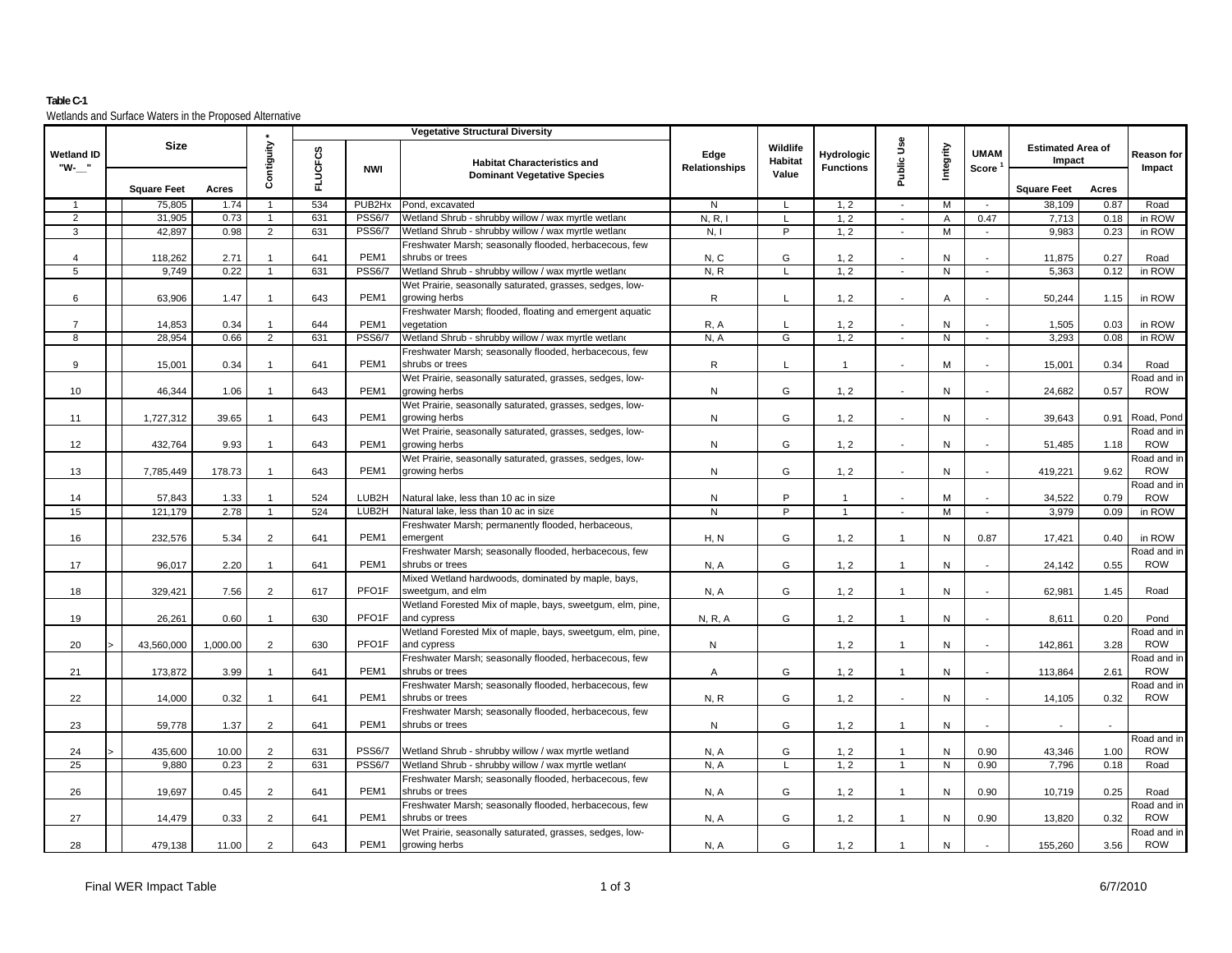# **Table C-1**Wetlands and Surface Waters in the Proposed Alternative

| Public Use<br>Contiguity<br>Size<br>Integrity<br>Wildlife<br><b>Estimated Area of</b><br><b>FLUCFCS</b><br><b>UMAM</b><br><b>Wetland ID</b><br>Hydrologic<br>Edge<br><b>Habitat</b><br>Impact<br><b>Habitat Characteristics and</b><br>Score $1$<br>"W-__"<br><b>Relationships</b><br><b>Functions</b><br><b>NWI</b><br>Value<br><b>Dominant Vegetative Species</b><br><b>Square Feet</b><br>Acres<br>Freshwater Marsh; seasonally flooded, herbacecous, few<br>PEM1<br>G<br>29<br>93,390<br>2.14<br>$\overline{2}$<br>641<br>shrubs or trees<br>N, A<br>1, 2<br>$\mathbf{1}$<br>N<br>61,846<br>Wetland Forested Mix of maple, bays, sweetgum, elm, pine,<br>PFO1F<br>G<br>30<br>372,217<br>8.54<br>$\overline{2}$<br>630<br>and cypress<br>N, A<br>1, 2<br>N<br>$\mathbf{1}$<br>$\overline{\phantom{a}}$<br>Wet Prairie, seasonally saturated, grasses, sedges, low-<br>$\overline{2}$<br>PEM1<br>G<br>31<br>435,600<br>10.00<br>643<br>growing herbs<br>N, A<br>1, 2<br>${\sf N}$<br>$\mathbf{1}$<br>$\overline{a}$<br>Wetland Forested Mix of maple, bays, sweetgum, elm, pine,<br>PFO1F<br>G<br>32<br>216,722<br>4.98<br>$\overline{2}$<br>630<br>and cypress<br>N, A<br>1, 2<br>N<br>$\overline{a}$<br>Wekiva River Floodplain - Wetland Forested Mix of maple,<br>PFO <sub>1</sub> F<br>H<br>33<br>630<br>bays, sweetgum, elm, pine, and cypress<br>N, H<br>1, 2, 3<br>871,200<br>20.00<br>$\overline{4}$<br>1, 4<br>N<br>0.93<br>28.669<br>Wekiva River Floodplain - Freshwater Marsh; flooded, floating<br>1.22<br>PEM1<br>53,196<br>and emergent aquatic vegetation<br>N, H<br>H<br>1, 2, 3<br>4,295<br>33<br>$\overline{4}$<br>644<br>1, 4<br>N<br>0.93<br>Wekiva River Floodplain - Wetland Forested Mix of maple, |                             |                          |
|-------------------------------------------------------------------------------------------------------------------------------------------------------------------------------------------------------------------------------------------------------------------------------------------------------------------------------------------------------------------------------------------------------------------------------------------------------------------------------------------------------------------------------------------------------------------------------------------------------------------------------------------------------------------------------------------------------------------------------------------------------------------------------------------------------------------------------------------------------------------------------------------------------------------------------------------------------------------------------------------------------------------------------------------------------------------------------------------------------------------------------------------------------------------------------------------------------------------------------------------------------------------------------------------------------------------------------------------------------------------------------------------------------------------------------------------------------------------------------------------------------------------------------------------------------------------------------------------------------------------------------------------------------------------------------------------------------------------------------|-----------------------------|--------------------------|
|                                                                                                                                                                                                                                                                                                                                                                                                                                                                                                                                                                                                                                                                                                                                                                                                                                                                                                                                                                                                                                                                                                                                                                                                                                                                                                                                                                                                                                                                                                                                                                                                                                                                                                                               |                             | Reason for<br>Impact     |
|                                                                                                                                                                                                                                                                                                                                                                                                                                                                                                                                                                                                                                                                                                                                                                                                                                                                                                                                                                                                                                                                                                                                                                                                                                                                                                                                                                                                                                                                                                                                                                                                                                                                                                                               | <b>Square Feet</b><br>Acres |                          |
|                                                                                                                                                                                                                                                                                                                                                                                                                                                                                                                                                                                                                                                                                                                                                                                                                                                                                                                                                                                                                                                                                                                                                                                                                                                                                                                                                                                                                                                                                                                                                                                                                                                                                                                               |                             | Road and in              |
|                                                                                                                                                                                                                                                                                                                                                                                                                                                                                                                                                                                                                                                                                                                                                                                                                                                                                                                                                                                                                                                                                                                                                                                                                                                                                                                                                                                                                                                                                                                                                                                                                                                                                                                               | 1.42                        | <b>ROW</b>               |
|                                                                                                                                                                                                                                                                                                                                                                                                                                                                                                                                                                                                                                                                                                                                                                                                                                                                                                                                                                                                                                                                                                                                                                                                                                                                                                                                                                                                                                                                                                                                                                                                                                                                                                                               |                             |                          |
|                                                                                                                                                                                                                                                                                                                                                                                                                                                                                                                                                                                                                                                                                                                                                                                                                                                                                                                                                                                                                                                                                                                                                                                                                                                                                                                                                                                                                                                                                                                                                                                                                                                                                                                               |                             |                          |
|                                                                                                                                                                                                                                                                                                                                                                                                                                                                                                                                                                                                                                                                                                                                                                                                                                                                                                                                                                                                                                                                                                                                                                                                                                                                                                                                                                                                                                                                                                                                                                                                                                                                                                                               |                             |                          |
|                                                                                                                                                                                                                                                                                                                                                                                                                                                                                                                                                                                                                                                                                                                                                                                                                                                                                                                                                                                                                                                                                                                                                                                                                                                                                                                                                                                                                                                                                                                                                                                                                                                                                                                               |                             |                          |
|                                                                                                                                                                                                                                                                                                                                                                                                                                                                                                                                                                                                                                                                                                                                                                                                                                                                                                                                                                                                                                                                                                                                                                                                                                                                                                                                                                                                                                                                                                                                                                                                                                                                                                                               |                             |                          |
|                                                                                                                                                                                                                                                                                                                                                                                                                                                                                                                                                                                                                                                                                                                                                                                                                                                                                                                                                                                                                                                                                                                                                                                                                                                                                                                                                                                                                                                                                                                                                                                                                                                                                                                               |                             | Bridge and               |
|                                                                                                                                                                                                                                                                                                                                                                                                                                                                                                                                                                                                                                                                                                                                                                                                                                                                                                                                                                                                                                                                                                                                                                                                                                                                                                                                                                                                                                                                                                                                                                                                                                                                                                                               | 0.66                        | <b>ROW</b>               |
|                                                                                                                                                                                                                                                                                                                                                                                                                                                                                                                                                                                                                                                                                                                                                                                                                                                                                                                                                                                                                                                                                                                                                                                                                                                                                                                                                                                                                                                                                                                                                                                                                                                                                                                               |                             | Bridge and               |
|                                                                                                                                                                                                                                                                                                                                                                                                                                                                                                                                                                                                                                                                                                                                                                                                                                                                                                                                                                                                                                                                                                                                                                                                                                                                                                                                                                                                                                                                                                                                                                                                                                                                                                                               | 0.10                        | <b>ROW</b>               |
|                                                                                                                                                                                                                                                                                                                                                                                                                                                                                                                                                                                                                                                                                                                                                                                                                                                                                                                                                                                                                                                                                                                                                                                                                                                                                                                                                                                                                                                                                                                                                                                                                                                                                                                               |                             | Bridge and               |
| PFO <sub>1</sub> F<br>H<br>4,356,000<br>630<br>bays, sweetgum, elm, pine, and cypress<br>N, H<br>1, 2, 3<br>78,741<br>34<br>100.00<br>$\overline{4}$<br>1, 4<br>N<br>0.93                                                                                                                                                                                                                                                                                                                                                                                                                                                                                                                                                                                                                                                                                                                                                                                                                                                                                                                                                                                                                                                                                                                                                                                                                                                                                                                                                                                                                                                                                                                                                     | 1.81                        | <b>ROW</b>               |
|                                                                                                                                                                                                                                                                                                                                                                                                                                                                                                                                                                                                                                                                                                                                                                                                                                                                                                                                                                                                                                                                                                                                                                                                                                                                                                                                                                                                                                                                                                                                                                                                                                                                                                                               |                             | Bridge and               |
| H<br>4,356,000<br>100.00<br>R3UB2H<br>Wekiva River, open water portion<br>N, H<br>1, 3<br>39,275<br>35<br>$\overline{4}$<br>510<br>1, 4<br>N<br>0.93                                                                                                                                                                                                                                                                                                                                                                                                                                                                                                                                                                                                                                                                                                                                                                                                                                                                                                                                                                                                                                                                                                                                                                                                                                                                                                                                                                                                                                                                                                                                                                          | 0.90                        | <b>ROW</b>               |
| Wekiva River Floodplain - Wetland Forested Mix of maple,<br>PFO1F<br>H<br>36<br>435,600<br>630<br>N, H<br>1, 2, 3<br>10.00<br>$\overline{4}$<br>1, 4<br>N<br>0.93<br>138,610                                                                                                                                                                                                                                                                                                                                                                                                                                                                                                                                                                                                                                                                                                                                                                                                                                                                                                                                                                                                                                                                                                                                                                                                                                                                                                                                                                                                                                                                                                                                                  | 3.18                        | Bridge and<br><b>ROW</b> |
| bays, sweetgum, elm, pine, and cypress<br>Wekiva River Floodplain - Wetland Forested Mix of maple,                                                                                                                                                                                                                                                                                                                                                                                                                                                                                                                                                                                                                                                                                                                                                                                                                                                                                                                                                                                                                                                                                                                                                                                                                                                                                                                                                                                                                                                                                                                                                                                                                            |                             | Bridge and               |
| PFO1F<br>37<br>5.00<br>630<br>bays, sweetgum, elm, pine, and cypress<br>N, H<br>н<br>1, 2, 3<br>0.93<br>33,235<br>217,800<br>$\overline{4}$<br>1, 4<br>N                                                                                                                                                                                                                                                                                                                                                                                                                                                                                                                                                                                                                                                                                                                                                                                                                                                                                                                                                                                                                                                                                                                                                                                                                                                                                                                                                                                                                                                                                                                                                                      | 0.76                        | <b>ROW</b>               |
| 38<br><b>PSS6/7</b><br>H, R, N<br>$\overline{N}$<br>145,079<br>3.33<br>$\overline{2}$<br>631<br>Wetland Shrub - shrubby willow / wax myrtle wetland<br>1, 2<br>4,845<br>L<br>$\sim$<br>$\sim$                                                                                                                                                                                                                                                                                                                                                                                                                                                                                                                                                                                                                                                                                                                                                                                                                                                                                                                                                                                                                                                                                                                                                                                                                                                                                                                                                                                                                                                                                                                                 | 0.11                        | in ROW                   |
| PEM <sub>1</sub> /<br>Freshwater Marsh; seasonally flooded, herbacecous, few                                                                                                                                                                                                                                                                                                                                                                                                                                                                                                                                                                                                                                                                                                                                                                                                                                                                                                                                                                                                                                                                                                                                                                                                                                                                                                                                                                                                                                                                                                                                                                                                                                                  |                             |                          |
| 39<br>6.37<br>641/534<br>PUB2Hx<br>shrubs or trees / partially excavated into pond<br>N, C<br>G<br>1, 2<br>277,415<br>Α<br>$\overline{\phantom{a}}$<br>$\overline{\phantom{a}}$                                                                                                                                                                                                                                                                                                                                                                                                                                                                                                                                                                                                                                                                                                                                                                                                                                                                                                                                                                                                                                                                                                                                                                                                                                                                                                                                                                                                                                                                                                                                               | $\overline{\phantom{a}}$    |                          |
| Wetland Forested Mix of maple, bays, sweetgum, elm, pine,                                                                                                                                                                                                                                                                                                                                                                                                                                                                                                                                                                                                                                                                                                                                                                                                                                                                                                                                                                                                                                                                                                                                                                                                                                                                                                                                                                                                                                                                                                                                                                                                                                                                     |                             |                          |
| H, R<br>1, 2<br>40<br>86,673<br>1.99<br>630<br>PFO1F<br>N<br>8,880<br>$\overline{1}$<br>and cypress<br>L                                                                                                                                                                                                                                                                                                                                                                                                                                                                                                                                                                                                                                                                                                                                                                                                                                                                                                                                                                                                                                                                                                                                                                                                                                                                                                                                                                                                                                                                                                                                                                                                                      | 0.20                        | in ROW                   |
| Freshwater Marsh; flooded, floating and emergent aquatic<br>PEM <sub>1</sub>                                                                                                                                                                                                                                                                                                                                                                                                                                                                                                                                                                                                                                                                                                                                                                                                                                                                                                                                                                                                                                                                                                                                                                                                                                                                                                                                                                                                                                                                                                                                                                                                                                                  |                             |                          |
| G<br>644<br>40<br>64,520<br>1.48<br>vegetation<br>N, H<br>1, 2<br>N<br>$\mathbf{1}$<br>PUB2Hx<br>9,252<br>41<br>66,984<br>1.54<br>534<br>Pond, excavated<br>$\mathsf{R}$<br>P<br>1, 2<br>M<br>$\mathbf{1}$<br>$\sim$<br>$\overline{\phantom{a}}$                                                                                                                                                                                                                                                                                                                                                                                                                                                                                                                                                                                                                                                                                                                                                                                                                                                                                                                                                                                                                                                                                                                                                                                                                                                                                                                                                                                                                                                                              | 0.21                        | in ROW<br>in ROW         |
|                                                                                                                                                                                                                                                                                                                                                                                                                                                                                                                                                                                                                                                                                                                                                                                                                                                                                                                                                                                                                                                                                                                                                                                                                                                                                                                                                                                                                                                                                                                                                                                                                                                                                                                               |                             |                          |
| Mixed Wetland hardwoods, dominated by maple, bays,                                                                                                                                                                                                                                                                                                                                                                                                                                                                                                                                                                                                                                                                                                                                                                                                                                                                                                                                                                                                                                                                                                                                                                                                                                                                                                                                                                                                                                                                                                                                                                                                                                                                            |                             | Road, Pond,              |
| PFO1F<br>1, 2<br>385,091<br>8.84<br>617<br>sweetgum, and elm<br>R, A<br>${\sf N}$<br>267,418<br>41<br>L<br>$\overline{1}$                                                                                                                                                                                                                                                                                                                                                                                                                                                                                                                                                                                                                                                                                                                                                                                                                                                                                                                                                                                                                                                                                                                                                                                                                                                                                                                                                                                                                                                                                                                                                                                                     | 6.14                        | <b>ROW</b>               |
| "Lake Sten" - Freshwater Marsh; seasonally flooded,                                                                                                                                                                                                                                                                                                                                                                                                                                                                                                                                                                                                                                                                                                                                                                                                                                                                                                                                                                                                                                                                                                                                                                                                                                                                                                                                                                                                                                                                                                                                                                                                                                                                           |                             |                          |
| PEM1<br>G<br>1, 2<br>42<br>15.22<br>641<br>herbacecous, few shrubs or trees<br>H, N<br>488,583<br>662,843<br>N<br>0.60<br>$\overline{1}$<br>$\overline{\phantom{a}}$                                                                                                                                                                                                                                                                                                                                                                                                                                                                                                                                                                                                                                                                                                                                                                                                                                                                                                                                                                                                                                                                                                                                                                                                                                                                                                                                                                                                                                                                                                                                                          | 11.22                       | Road                     |
| PUB2Hx<br>298,717<br>534<br>Pond, excavated<br>H, N<br>1, 2<br>M<br>78,715<br>43<br>6.86<br>$\mathbf{1}$<br>L<br>$\blacksquare$<br>$\overline{\phantom{a}}$                                                                                                                                                                                                                                                                                                                                                                                                                                                                                                                                                                                                                                                                                                                                                                                                                                                                                                                                                                                                                                                                                                                                                                                                                                                                                                                                                                                                                                                                                                                                                                   | 1.81                        | Road                     |
|                                                                                                                                                                                                                                                                                                                                                                                                                                                                                                                                                                                                                                                                                                                                                                                                                                                                                                                                                                                                                                                                                                                                                                                                                                                                                                                                                                                                                                                                                                                                                                                                                                                                                                                               |                             | Road and                 |
| 534<br>PUB2Hx<br>P<br>1, 2<br>484,498<br>44<br>484,498<br>11.12<br>Pond, excavated<br>H<br>M                                                                                                                                                                                                                                                                                                                                                                                                                                                                                                                                                                                                                                                                                                                                                                                                                                                                                                                                                                                                                                                                                                                                                                                                                                                                                                                                                                                                                                                                                                                                                                                                                                  | 11.12                       | Pond<br>Road and         |
| PUB2Hx<br>P<br>138,294<br>3.17<br>534<br>Pond, excavated<br>H<br>1, 2<br>138,294<br>45<br>M<br>$\overline{1}$<br>$\overline{\phantom{a}}$                                                                                                                                                                                                                                                                                                                                                                                                                                                                                                                                                                                                                                                                                                                                                                                                                                                                                                                                                                                                                                                                                                                                                                                                                                                                                                                                                                                                                                                                                                                                                                                     | 3.17                        | Pond                     |
| $\overline{P}$<br>46<br>534<br>PUB2Hx<br>H, C<br>1, 2<br>M<br>22,151<br>88,420<br>2.03<br>$\overline{1}$<br>Pond. excavated<br>$\sim$<br>$\sim$                                                                                                                                                                                                                                                                                                                                                                                                                                                                                                                                                                                                                                                                                                                                                                                                                                                                                                                                                                                                                                                                                                                                                                                                                                                                                                                                                                                                                                                                                                                                                                               | 0.51                        | Road                     |
| 47<br><b>PSS6/7</b><br>$\overline{P}$<br>631<br>Wetland Shrub - shrubby willow / wax myrtle wetland<br>H. C<br>1, 2<br>101,608<br>2.33<br>$\overline{1}$<br>$\overline{A}$<br>9,324<br>$\sim$<br>$\sim$                                                                                                                                                                                                                                                                                                                                                                                                                                                                                                                                                                                                                                                                                                                                                                                                                                                                                                                                                                                                                                                                                                                                                                                                                                                                                                                                                                                                                                                                                                                       | 0.21                        | Road                     |
| Freshwater Marsh; seasonally flooded, herbacecous, few                                                                                                                                                                                                                                                                                                                                                                                                                                                                                                                                                                                                                                                                                                                                                                                                                                                                                                                                                                                                                                                                                                                                                                                                                                                                                                                                                                                                                                                                                                                                                                                                                                                                        |                             |                          |
| PEM1<br>G<br>48<br>648,981<br>14.90<br>$\overline{2}$<br>641<br>shrubs or trees<br>H, N, R<br>1, 2<br>0.70<br>72,291<br>N<br>$\overline{\phantom{a}}$                                                                                                                                                                                                                                                                                                                                                                                                                                                                                                                                                                                                                                                                                                                                                                                                                                                                                                                                                                                                                                                                                                                                                                                                                                                                                                                                                                                                                                                                                                                                                                         | 1.66                        | Road                     |
|                                                                                                                                                                                                                                                                                                                                                                                                                                                                                                                                                                                                                                                                                                                                                                                                                                                                                                                                                                                                                                                                                                                                                                                                                                                                                                                                                                                                                                                                                                                                                                                                                                                                                                                               |                             | Road and                 |
| <b>PSS6/7</b><br>2<br>631<br>Wetland Shrub - shrubby willow / wax myrtle wetland<br>G<br>1, 2<br>49<br>349,070<br>8.01<br>H, N, R, I<br>A<br>0.70<br>224,294<br>$\overline{\phantom{a}}$                                                                                                                                                                                                                                                                                                                                                                                                                                                                                                                                                                                                                                                                                                                                                                                                                                                                                                                                                                                                                                                                                                                                                                                                                                                                                                                                                                                                                                                                                                                                      | 5.15                        | Pond                     |
| 50<br>534<br>PUB2Hx<br>Pond, excavated<br>0.70<br>5,980<br>413,791<br>9.50<br>$\overline{2}$<br>H, N, R, I<br>1, 2<br>A<br>L<br>$\sim$                                                                                                                                                                                                                                                                                                                                                                                                                                                                                                                                                                                                                                                                                                                                                                                                                                                                                                                                                                                                                                                                                                                                                                                                                                                                                                                                                                                                                                                                                                                                                                                        | 0.14                        | in ROW<br>in ROW.        |
| Freshwater Marsh; seasonally flooded, herbacecous, few<br>PEM1<br>51<br>1,462,226<br>33.57<br>2<br>641<br>shrubs or trees<br>H, N, R<br>G<br>1, 2<br>N<br>0.70<br>122,942<br>$\overline{\phantom{a}}$                                                                                                                                                                                                                                                                                                                                                                                                                                                                                                                                                                                                                                                                                                                                                                                                                                                                                                                                                                                                                                                                                                                                                                                                                                                                                                                                                                                                                                                                                                                         | 2.82                        | Pond                     |
| Freshwater Marsh; seasonally flooded, herbacecous, few                                                                                                                                                                                                                                                                                                                                                                                                                                                                                                                                                                                                                                                                                                                                                                                                                                                                                                                                                                                                                                                                                                                                                                                                                                                                                                                                                                                                                                                                                                                                                                                                                                                                        |                             |                          |
| PEM1<br>G<br>52<br>105,468<br>2.42<br>$\overline{2}$<br>641<br>shrubs or trees<br>H, N, R<br>1, 3<br>12,720<br>N                                                                                                                                                                                                                                                                                                                                                                                                                                                                                                                                                                                                                                                                                                                                                                                                                                                                                                                                                                                                                                                                                                                                                                                                                                                                                                                                                                                                                                                                                                                                                                                                              | 0.29                        | Road                     |